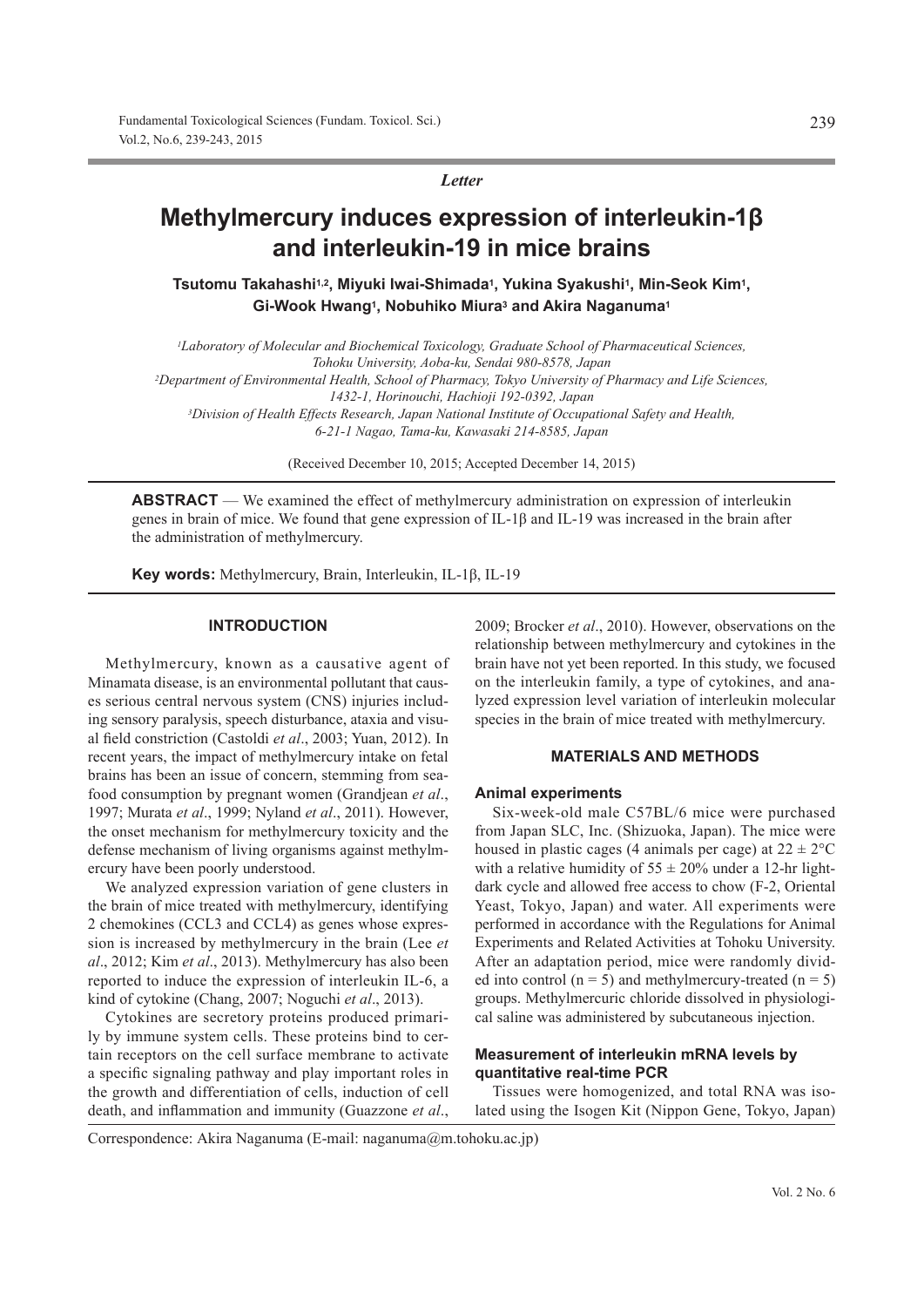#### T. Takahashi *et al.*

according to the manufacturer's protocol. The first-strand cDNA was synthesized from 0.5 μg of total RNA using the PrimeScript™ RT Reagent Kit (Takara, Shiga, Japan). Quantitative real-time PCR analysis was performed using SYBR Premix EX Taq (Takara) with Thermal Cycler Dice® (Takara) (Takahashi *et al.*, 2013). The oligonucleotide sequences of the primers used for qPCR are shown in Table 1.

## **RESULTS AND DISCUSSION**

Methylmercuric chloride (25 mg/kg) was subcutaneously administered to C57BL/6 male mice in a single dose. After 5 days, brain (cerebellum and cerebrum) was resected to examine mRNA levels of genes coding 36 interleukins using quantitative PCR. In the cerebellum, significant increases in expression of genes for

**Table 1.** Oligonucleotide primers used for quantitative real-time PCR.

| Gene           | Sense $(5^{\degree}\text{-}3^{\degree})$ | Anti-sense $(5'$ -3')    |
|----------------|------------------------------------------|--------------------------|
| IL-1 $\alpha$  | gcaacgggaagattctgaag                     | Tgacaaacttctgcctgacg     |
| IL-1 $\beta$   | geccatectetgtgacteat                     | aggccacaggtattttgtcg     |
| IL-1Ra         | ttgtgccaagtctggagatg                     | Gttgtgcagaggaaccatcc     |
| $IL-2$         | gcccaagcaggccacagaat                     | Gggcttgttgagatgatgctttga |
| $IL-3$         | cctgggactccaagcttcaa                     | Gacaatagagctgcaattcaacgt |
| $IL-4$         | teaacceccagetagttgtc                     | Tetgtggtgttettegttge     |
| $IL-5$         | caccagctatgcattggaga                     | Gtctctcctcgccacacttc     |
| $IL-6$         | agttgccttcttgggactga                     | tccacgtttcccagagaac      |
| IL-7           | attgeeegaataatgaaeea                     | Accagtgtttgtgtgccttg     |
| $IL-8$         | tccaattcgggagacctcta                     | Taggcatcactgcctgtcaa     |
| $IL-9$         | ctccgtcccaactgatgatt                     | Aaggacggacacgtgatgtt     |
| $IL-10$        | ccaagccttatcggaaatga                     | Titteacaggggagaaateg     |
| $IL-11$        | ctcttcagaccctcgagcag                     | Aagctgcaaagatcccaatg     |
| IL-12 (p35)    | catcgatgagctgatgcagt                     | cagatagcccatcaccctgt     |
| IL-12 (p40)    | cacactggaccaaagggact                     | tggtttgatgatgtccctga     |
| $IL-13$        | cagcatggtatggagtgtgg                     | gtgggctacttcgattttgg     |
| $IL-14$        | aacctatgcagccaggaatg                     | ctccttccctagacccttgg     |
| $IL-15$        | gaggctggcattcatgtctt                     | gcaattggaggagaaagcag     |
| $IL-16$        | ctggcctaacacaccaggat                     | gagacgctggactttccaag     |
| $IL-18$        | ggctgccatgtcagaagact                     | gggttcactggcactttgat     |
| $IL-19$        | tggagaacctcaggagcatt                     | gaatgtcagcaggttgttgg     |
| $IL-20$        | attcgggatagtgtgcaagc                     | gtggtcaggggtctggtaga     |
| $IL-21$        | cgcctcctgattagacttcg                     | cagggtttgatggcttgagt     |
| $IL-22$        | caacttccagcagccataca                     | gttgagcacctgcttcatca     |
| $IL-23$        | aataatgtgccccgtatcca                     | ctggaggagttggctgagtc     |
| $IL-24$        | cactetggccaacaacttca                     | gettteaceaaagegactte     |
| $IL-25$        | gaggagtggctgaagtggag                     | catgtgggagcctgtctgta     |
| IL-27 (p28)    | ctctgcttcctcgctaccac                     | agggggagettettttette     |
| IL-27 (EBI3)   | gtccaagctgctcttcctgt                     | gacgtggatctggtggagtt     |
| $IL-28$        | tacacagettcaggccacag                     | tggccacacacttgaggtccc    |
| $IL-31$        | caggaacaacgaagcctacc                     | tgattegtetgetgaeatee     |
| $IL-33$        | gctgcgtctgttgacacatt                     | gacttgcaggacagggagac     |
| $IL-34$        | ctgtgccttatgagggggta                     | cgttctccagcaatgtctga     |
| IL-36 $\alpha$ | cacgtacatgggagtgcaaa                     | gcagctccctttagagcaga     |
| IL-36 $\beta$  | ggctttccctccacaatctt                     | ttccagtcaggacccatacc     |
| IL- $36\gamma$ | cccatgcaagtacccagagt                     | gggaaagccactgattcaa      |
| <b>GAPDH</b>   | atcaccatcttccaggagcga                    | aggggccatccacagtctt      |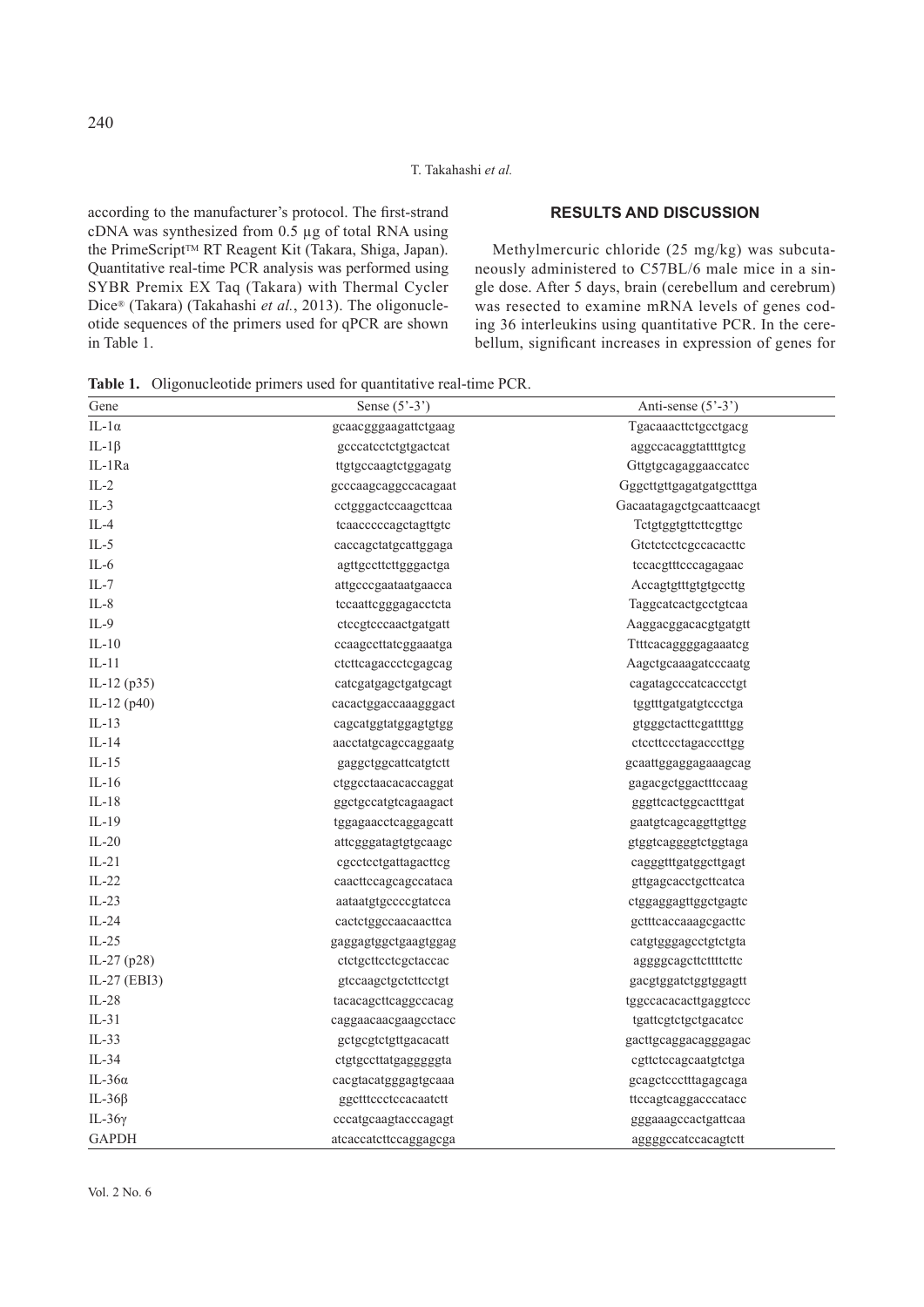



**Fig. 1.** Effect of methylmercury on the mRNA levels of interleukins in mice brain tissue. C57BL/6 mice were injected subcutaneously with methylmercuric chloride (25 mg/kg/day). Selected tissues were dissected 5 days after injection. mRNA levels for 36 interleukins were measured by quantitative real-time PCR in the cerebellum (A) and cerebrum (B) in methylmercury-treated and control mice. mRNA levels were normalized to GAPDH levels. Data shows fold-changes in mRNA levels (mean  $\pm$  S.D.). \*Significantly different from control group ( $p$  < 0.05). Data were analyzed using a Dunnet test.

IL-1β and IL-19 by the methylmercury administration were observed (Fig. 1A). On the other hand, methylmercury did not significantly increase the expression of any of the tested interleukin genes in the cerebrum (Fig. 1B).

Next, we examined changes in the expression level over time for IL-1 $\beta$  and IL-19 in each tissue of mice subcutaneously treated with methylmercury in a single dose (Fig. 2). As a result, for IL-1β, increased expression was observed on Day 1 after administration in the cerebellum, as well as a significant expression increase in the kidney. For IL-19, increased expression was observed on Day 7 in the cerebrum, and after Day 5 in the cerebellum. Increased expression of IL-19 was also found in the kidney, but the degree of increase was lower than that in the brain. Therefore, IL-19 is considered to be a cytokine showing relatively brain-selective increased expression caused by methylmercury.

IL-1β is a proinflammatory cytokine (Neveu and Liege, 2000) and is known to have apoptosis inducing action (Grunnet *et al*., 2009; Vanderford, 2010). Therefore, we cannot deny the possibility that induced expression of these cytokines in the brain tissue is involved in methylmercury cytotoxicity in the CNS. Alternatively, as the cytotoxicity of IL-19 has been reported (Hsu *et al*.,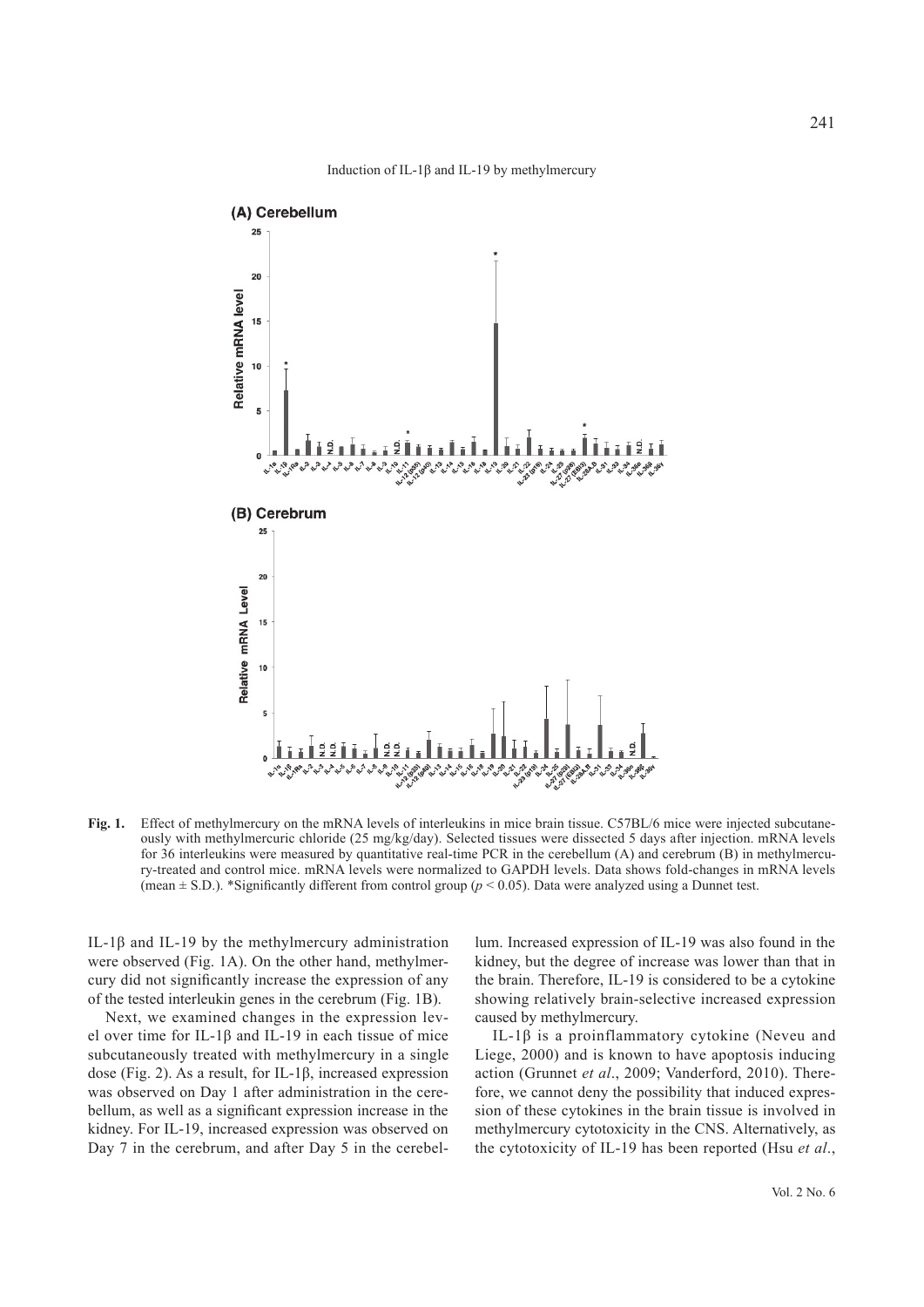



**Fig. 2.** Effect of methylmercury on mRNA levels of Il-1β and IL-19 in various mouse organs. C57BL/6 mice were injected subcutaneously with methylmercuric chloride (25 mg/kg). Selected tissues were dissected at 1 day, 3 days, 5 days and 7 days after injection. mRNA levels of II-1 $\beta$  and IL-19 in the cerebellum, cerebrum, liver and kidney were measured by quantitative real-time PCR. For further details, see the legend to Fig. 1.

2013), the mechanism by which methylmercury induces brain-specific expression of IL-19 may also be associated with the mechanism for brain-selective onset of toxicity shown by methylmercury.

In the future, defining the relationship between these cytokines and methylmercury toxicity is expected to lead to clarification of the mechanism for CNS damage.

242